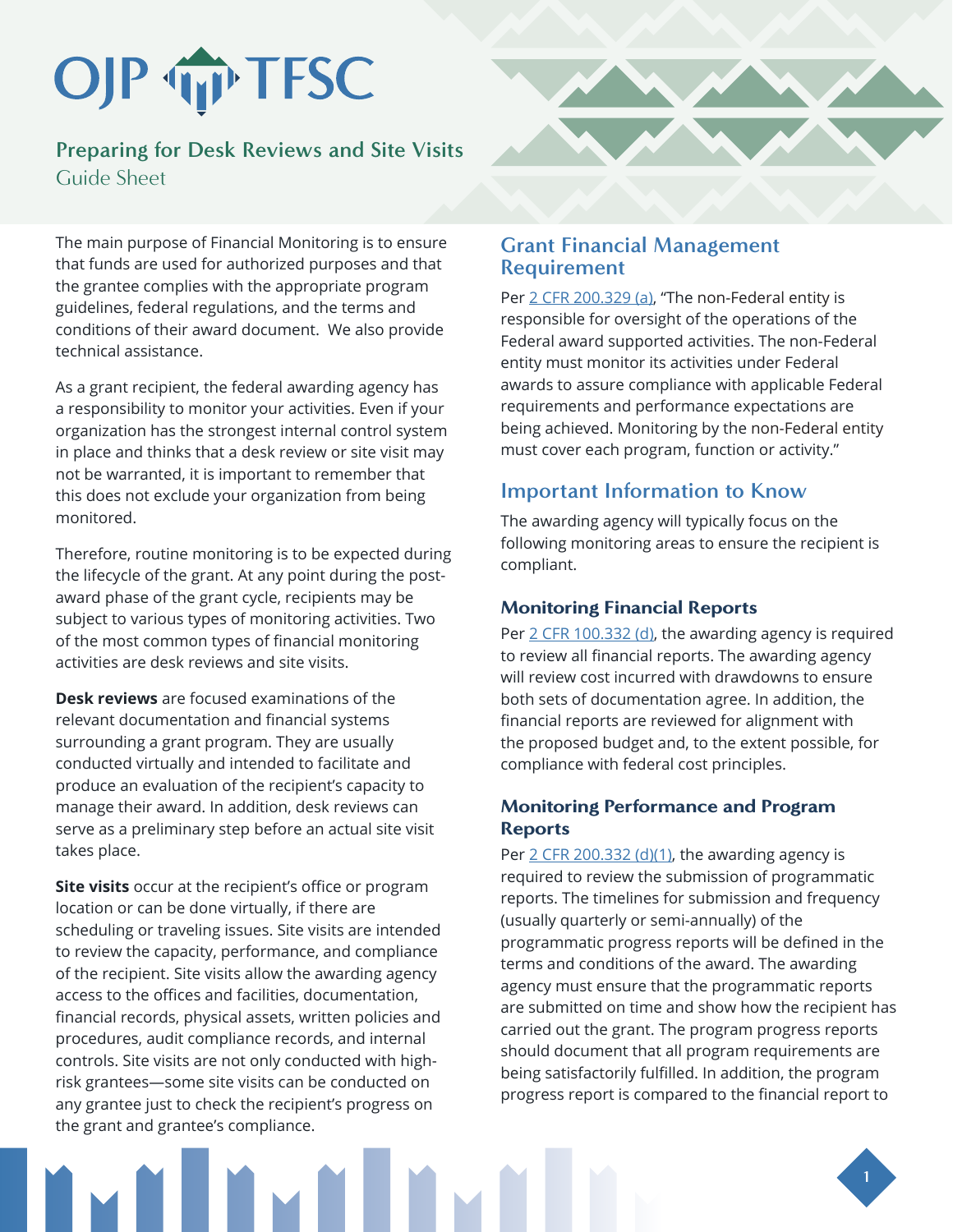assess whether reported spending areas agree with the activities performed.

#### Monitoring Administrative Requirements

The awarding agency will examine the recipient's compliance with all aspects of the [Uniform Guidance,](https://www.ecfr.gov/cgi-bin/text-idx?node=2:1.1.2.2.1.5&rgn=div6) program guidelines and any additional administrative requirements placed on the award. The awarding agency will review the recipient's administrative policies and procedures, including:

- **Finternal controls.** Key controls, documented business processes, and policies and procedures governing business cycles involved in award execution. All staff involved in the administration of the grant should have knowledge of all internal controls within the organization.
- **Accounting systems.** Sampling may be conducted, which would involve sampling transactions included in the financial reports. The awarding agency may request expenditure source documentation such as canceled check, paid bills, and payroll. It is important that the recipient have a chart of accounts and accounting manual and a description of the accounting positions and related responsibilities available.
- **Allowability.** Written procedures for determining the allowability of costs will be examined. In addition, sample transactions in recent financial reports to look for documentation supporting each transaction's compliance with internal policies and procedures and the requirements at [2 CFR 200.403 t](https://www.ecfr.gov/cgi-bin/text-idx?node=2:1.1.2.2.1.5&rgn=div6#se2.1.200_1403)hat costs are necessary, reasonable, and allocable to federal awards.
- **Procurement system.** The awarding agency will most likely review a sample of procurements to ensure that the procurement requirements of 2 CFR 200.317–200.327 have been met. An example would be finding evidence of adequate federal procurement competition, compliance with federal procurement thresholds, contract cost, and price analysis.
- **Finventory process.** The awarding agency may review the recipient's property management and inventory controls [\(2 CFR 200.301–200.316\)](https://www.ecfr.gov/cgi-bin/retrieveECFR?gp=&SID=ad4080112377895c664d0d9409370fe0&mc=true&n=pt2.1.200&r=PART&ty=HTML#se2.1.200_1301). Examples include the review of property management procedures, property records, equipment disposition procedures, and maintenance of property.
- **Audit resolution process.** The awarding agency will confirm and review any required audits and review a copy of the most recent audit report. If there are audit findings, the awarding agency may request a copy of any corrective action plans submitted, any records detailing the implementation of the corrective action plan, and any records demonstrating resolution of the underlying concern.
- **Record retention.** The awarding agency will confirm if the recipient has or follows any policies and procedures governing retention of records and that those policies and procedures meet the minimum federal requirement[s \(2 CFR 200.334\).](https://www.ecfr.gov/cgi-bin/retrieveECFR?gp=&SID=ad4080112377895c664d0d9409370fe0&mc=true&n=pt2.1.200&r=PART&ty=HTML#se2.1.200_1334) In addition, the awarding agency may examine access controls on records, to ensure that records are available only to authorized personnel.

## **How This Applies to Your Grant**

If your organization is selected for a desk review or site visit, it is critical to have the following documentation organized and readily available as the awarding agency may request it for review:

- $\triangleright$  Organizational charts
- $\blacktriangleright$  Description of accounting system and chart of accounts
- $\blacktriangleright$  Copies of written policies and procedures
- $\blacktriangleright$  Financial reports from the recipient's accounting system and supporting payment requests and reported expenditures
- $\blacktriangleright$  Employee handbook
- $\blacktriangleright$  Current negotiated indirect cost rate agreement
- $\blacktriangleright$  Most recent single audit report (if applicable)
- $\blacktriangleright$  Award and specific conditions
- $\blacktriangleright$  Records of payments and reported expenditures
- $\blacktriangleright$  Evidence of budget or scope changes
- $\blacktriangleright$  Records supporting actions required in specific conditions
- $\blacktriangleright$  Records of necessary prior approvals
- $\blacktriangleright$  Results and status of audits or monitoring reviews that have been conducted on the recipients' award



**2**